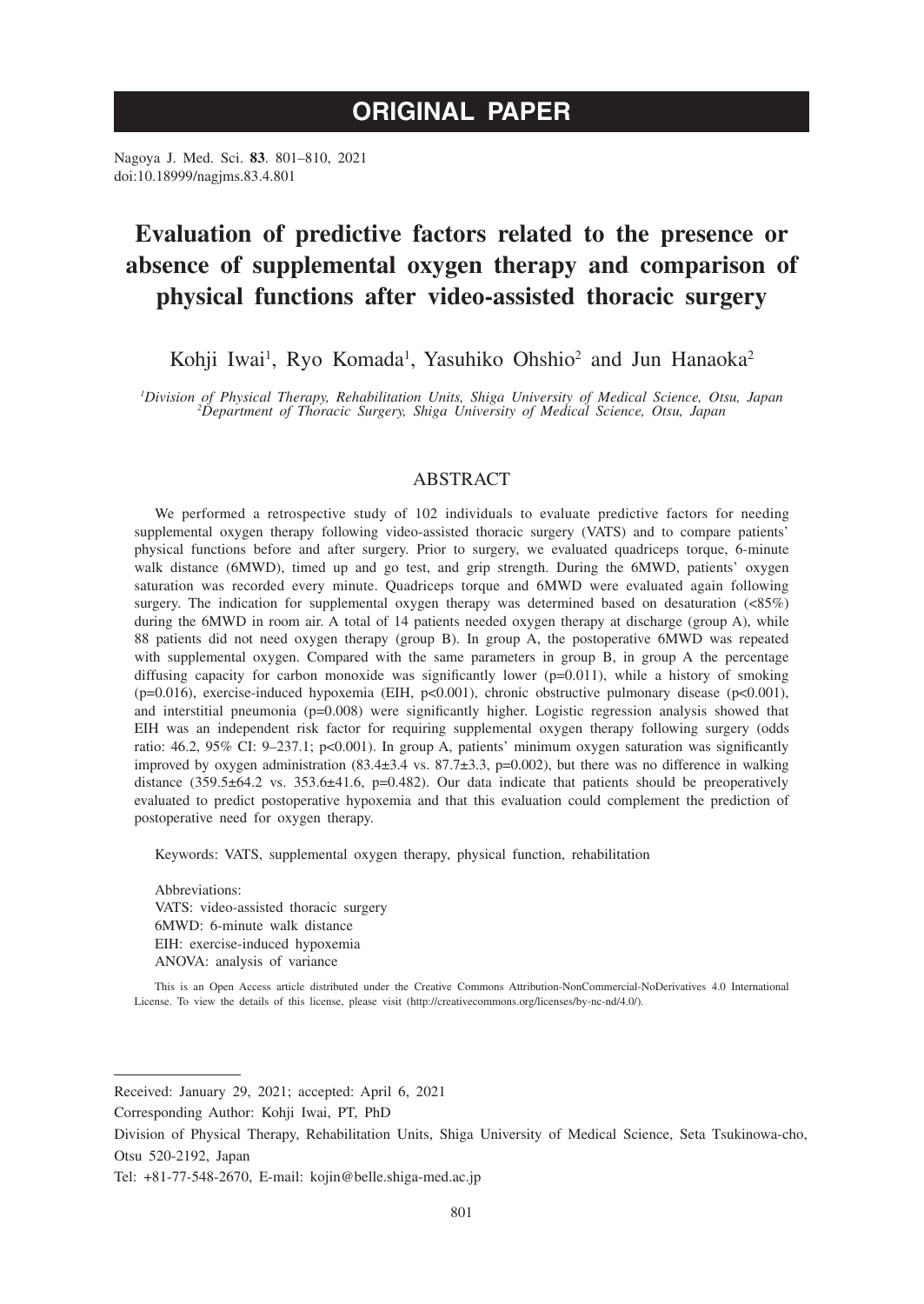#### Kohji Iwai et al

## INTRODUCTION

Although the advances made in lung cancer diagnosis and treatment techniques have been impressive, lung cancer remains a leading cause of cancer-related death.<sup>1</sup> Lung resection is the most effective treatment for early-stage lung cancer and is commonly performed via minimally invasive video-assisted thoracic surgery (VATS) lobectomy.<sup>2,3</sup> VATS is superior to thoracotomy in terms of perioperative morbidity and a reduced length of hospital stay. $4.5$  Many patients with lung cancer are elderly, have a history of smoking, and often have chronic respiratory disease; the increased use of VATS has enabled curative therapy for such patients, ie, those who are elderly or have poor lung function.<sup>6,7</sup> However, in some cases, postoperative hypoxemia occurs following lung resection, and supplemental oxygen therapy might be necessary. For this reason, it is useful to predict, prior to surgery, the characteristics of patients who may need postoperative supplemental oxygen therapy. In general, the range of resected lung is predictive of the postoperative decline in lung function.8 However, predicting the need for postoperative oxygen therapy based on preoperative physical function has not been evaluated. Furthermore, the difference in postoperative physical function with or without supplemental oxygen therapy has not been sufficiently studied.

The aim of this study was to observe the postoperative course of patients who underwent VATS and for whom a preoperative evaluation was performed, to identify predictive factors related to the presence or absence of supplemental oxygen therapy, and to compare patients' physical functions before and after surgery.

## MATERIALS AND METHODS

This retrospective study was conducted between April 2015 and December 2017 in patients who underwent VATS at Shiga University of Medical Science Hospital, Otsu, Japan. Although 207 patients were initially enrolled except for 3 who were transferred, data in the hospital database were incomplete for 80 patients, and 25 patients had no preoperative prescription. Therefore, a total of 102 patients were eventually recruited. All patients lived independently and none of the patients had received supplemental oxygen therapy prior to undergoing VATS.

According to our protocol, on the day prior to their surgery, all participants were informed about the role and contents of a structured, postoperative pulmonary rehabilitation program, which was to be performed by physical therapists. For the preoperative evaluation of participants, the timed up and go test (TUG) and grip strength were measured, in addition to their quadriceps torque and 6-minute walk distance (6MWD). The 6MWD was performed according to the standardized procedure of the American Thoracic Society (ATS).9 During the 6MWD, participants' oxygen saturation value was recorded every minute (PALSOX-300, KONICA MINOLTA Co., Tokyo, Japan), and their exercise-induced hypoxemia (EIH) was determined when their oxygen saturation reached 90% or less.<sup>10</sup> Isometric quadriceps torque was measured using an isometric dynamometer (Isoforce GT-360, OG Wellness Co., Okayama, Japan). The quadriceps torque was divided by the length of the lower limb (Nm). TUG was measured from an initial position seated on a 40 cm-high armrest chair; the patient rose at a signal, walked around a pole 3-m away, and returned to their seat.<sup>11</sup> Grip strength was measured using a digital grip force meter manufactured by Takei Instrumentation Industry (Tokyo, Japan). Patients' basic information at hospital admission, including preoperative lung function and comorbidities, was collected from their medical records (Table 1).

All patients underwent scheduled surgeries. As soon as the participants were clinically stable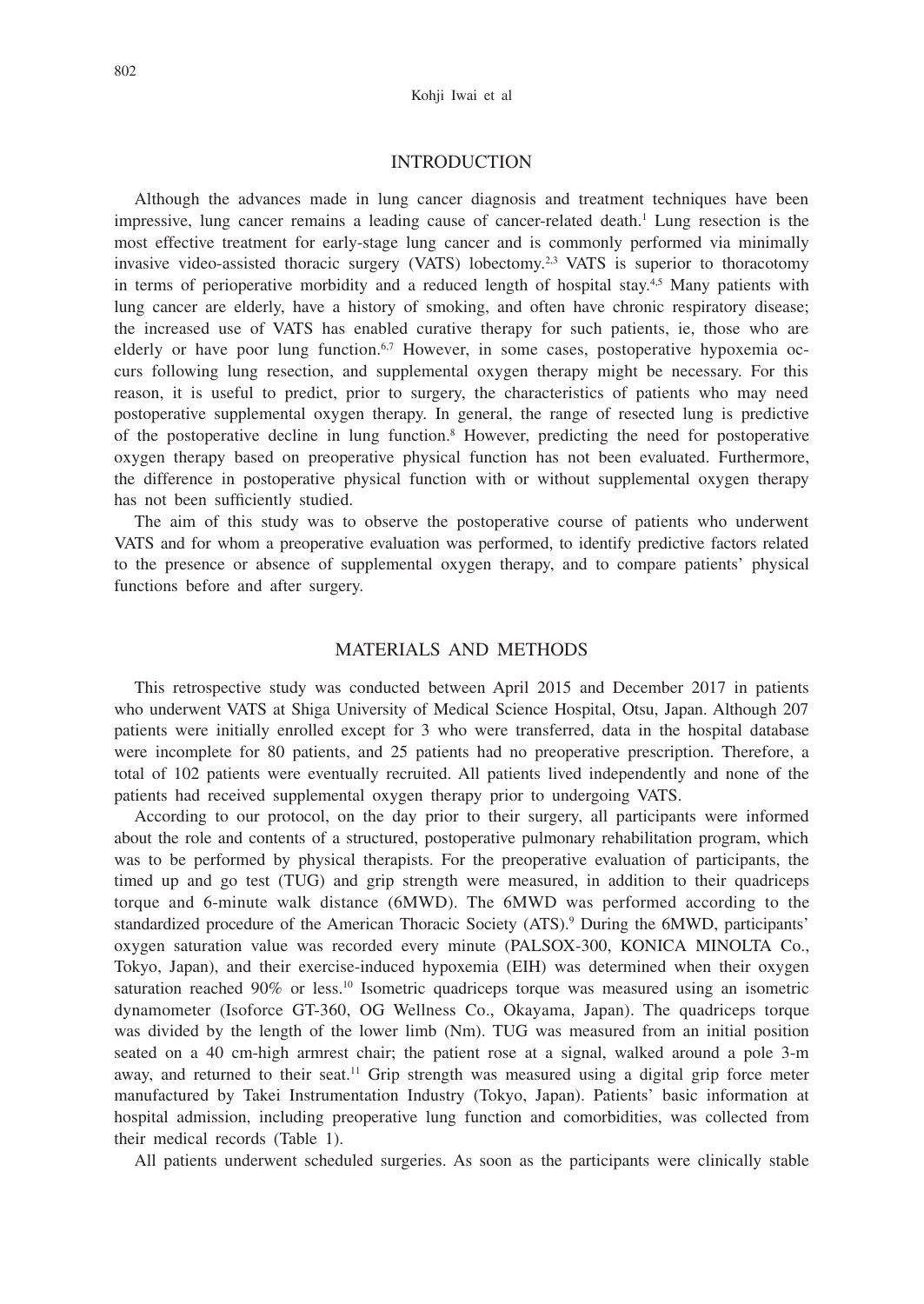and adequate pain control was confirmed, early postoperative rehabilitation in the ward was started on postoperative day 1. From postoperative day 2, participants with no complications were started on postoperative aerobic exercise training and quadriceps resistance training in the rehabilitation room. This training continued until the time they were discharged from hospital. Patients' postoperative evaluation (quadriceps torque and 6MWD) was performed one or two days before their scheduled discharge. Quadriceps torque and the 6MWD were selected for postoperative revaluation, which were useful and effective evaluation methods for VATS cases.12 When hypoxemia was exacerbated following surgery, we discussed indications for oxygen therapy. The criterion for oxygen supplementation used by our hospital is an oxygen saturation of less than 85% during the 6MWD in room air, which is based on the Japanese standards.13 An oxygen saturation of between 85% and 90% during the 6MWD test was comprehensively determined based on a patient's background and their degree of comorbidities. Participants were divided into two groups: 14 patients who received supplemental oxygen therapy (group A) and 88 patients who did not receive supplemental oxygen therapy (group B) at discharge. Patients in group A were considered to need supplemental oxygen therapy, so their 6MWD the next day was performed with the amount of oxygen prescribed by the doctor (oxygen flow rate  $2.2\pm0.9$ L). The physical therapist performed evaluation by oxygen saturation to ensure their safety and the 6MWD was discontinued when a patient demonstrated exacerbation of clinical symptoms.

The study protocol conformed to the ethical guidelines of the 1975 Declaration of Helsinki, as reflected in a priori approval by the clinical research ethical committee of our hospital (approval number: 29-286). Participants' informed consent was obtained in the form of opt-out.

#### *Statistical analysis*

Statistical analysis was performed using IBM SPSS Statistics 22 (IBM, New York, NY, USA). Results were considered statistically significant if the two-tailed P-value was less than 0.05. Data are shown as means  $\pm$  standard deviation (SD), except for non-normally distributed variables, which are shown as medians. Based on whether supplemental oxygen therapy was provided, baseline comparisons between patient information, comorbidities, lung function (vital capacity and forced expiratory volume in 1 second using predicted values to adjust for disproportionate physique), and physical function were performed using the Mann–Whitney U test or the chi-square test after examining normally distributed variables using the Shapiro–Wilk test. Range of resection and surgical procedures were performed chi-square test after cross-tabulation. The oxygen saturation values recorded every minute during the 6MWD were examined by repeated one-way analysis of variance (ANOVA) and the Bonferroni test. Following adjustments for the range of resection and surgical procedures, a logistic regression analysis using independent variables with significant differences (percentage diffusing capacity for carbon monoxide, %DLCO; EIH; history of smoking; chronic obstructive pulmonary disease, COPD; and interstitial pneumonia, IP) was taken as a comparison between groups involved in supplemental oxygen therapy and to estimate odds ratios and their 95% confidence intervals. Preoperative and postoperative changes in 6MWD and isometric quadriceps torque were determined using a two-way ANOVA to determine the main effects and interactions (period, before and after surgery; group, presence or absence of supplemental oxygen therapy). Finally, we performed 6MWD using supplemental oxygen therapy for patients who were decided to introduce supplemental oxygen therapy and compared their minimum oxygen saturation and walking distance using a paired t-test.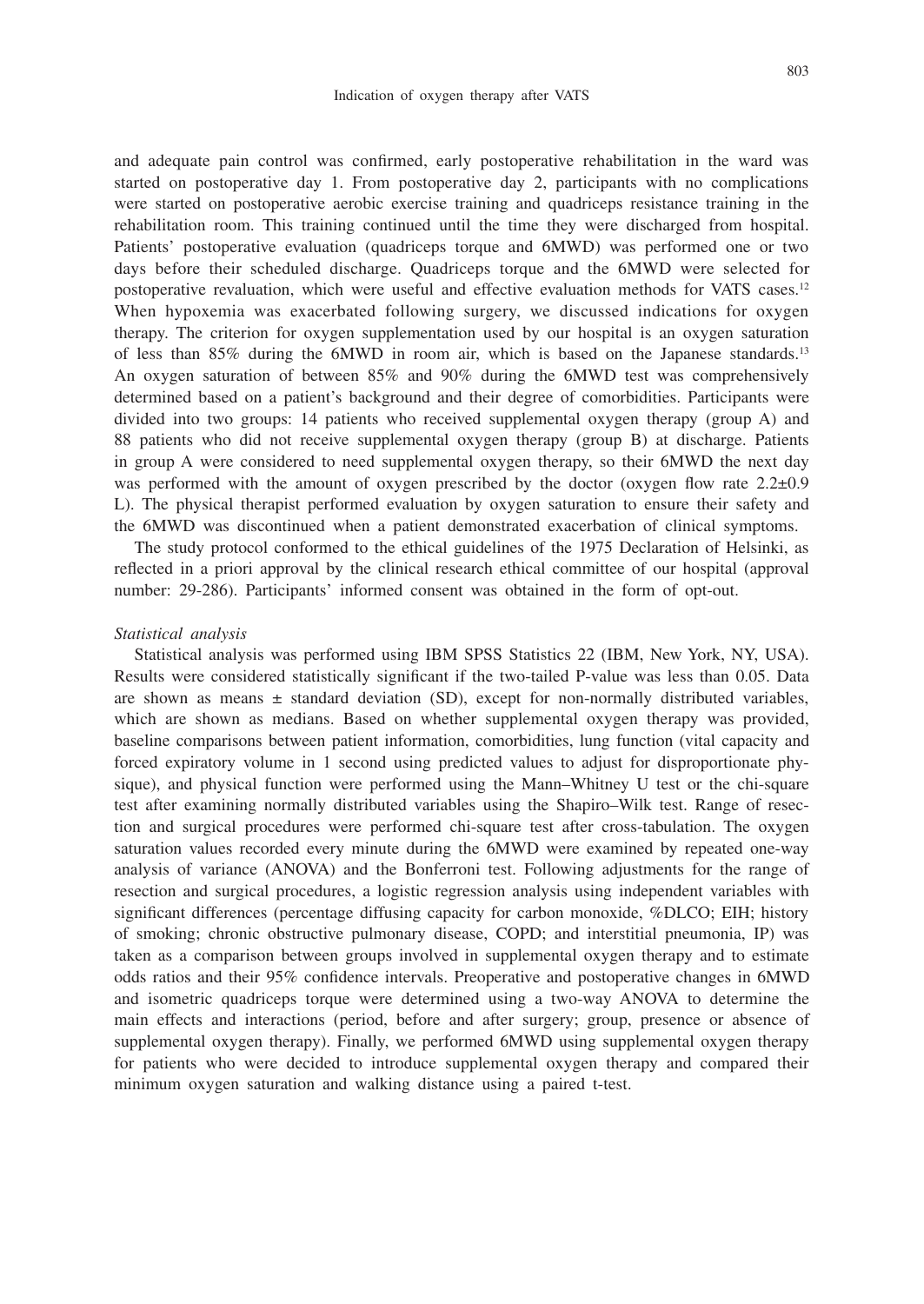|                           | All patients $(n=102)$ |
|---------------------------|------------------------|
| Age (years)               | $72.4 \pm 8.4$         |
| Sex (Men, $\%$ )          | 73 (71.6)              |
| Height (cm)               | $161.8 \pm 8.5$        |
| Weight (kg)               | $58.9 \pm 10.4$        |
| Body mass index $(kg/m2)$ | $22.5 \pm 3.4$         |
| Pulmonary function        |                        |
| $VC$ $(L)$                | $3.2 \pm 0.7$          |
| $\%VC$ (%)                | $99.4 \pm 15.1$        |
| FEV1(L)                   | $2.2 \pm 0.6$          |
| $%$ FEV1 $(\%)$           | $88.1 \pm 19.7$        |
| FEV1/FVC $(\% )$          | $70.5 \pm 12.1$        |
| $\%$ DLCO $(\%)$          | $95.5 \pm 30.2$        |
| Physical function         |                        |
| $6MWD$ (m)                | $463.4 \pm 81.0$       |
| Quadriceps torque (Nm)    | $94.9 \pm 34.1$        |
| Grip strength (kg)        | $29.4 \pm 7.5$         |
| TUG (seconds)             | $7.6 \pm 2.1$          |
| Comorbidities             |                        |
| Diabetes $(n, \%)$        | 30(29.4)               |
| Hypertension $(n, \%)$    | 46(45.1)               |
| COPD $(n, \%)$            | 16(15.7)               |
| IP $(n, \%)$              | 6(5.9)                 |

**Table 1** Baseline characteristics of the patients at the time of hospitalization

Characteristics of participants are shown as mean  $\pm$  SD for parametric data.

FVC: forced vital capacity VC: vital capacity FEV: forced expiratory volume DLCO: diffusing capacity for carbon monoxide 6MWD: 6-minutes walk distance TUG: timed up and go test

COPD: chronic obstructive pulmonary disease

IP: interstitial pneumonia

### RESULTS

Surgical and oncological data, postoperative complications, surgery time, and postoperative hospital stay are shown in Table 2. There was no exacerbation of clinical symptoms during the 6MWD for any patients. For the trend of oxygen saturation during the 6MWD, patients in both groups A and B showed a significant decrease in oxygen saturation during the 6MWD at every 1-minute interval compared with when they were at rest. However, it was noteworthy during the 6MWD of the preoperative evaluation, the group that received supplemental oxygen therapy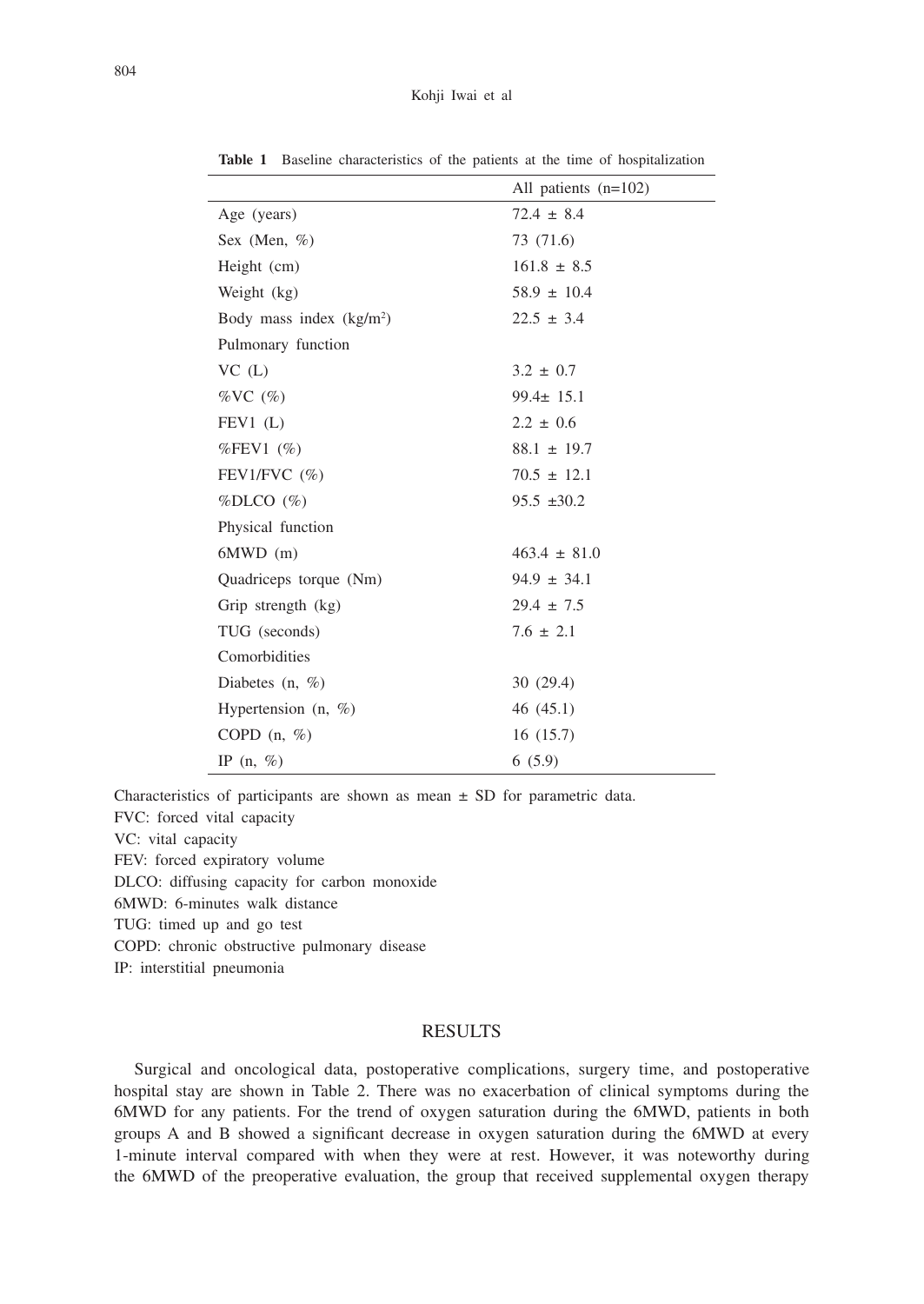showed a significant decrease in oxygen saturation within 2 minutes of the start of the test, and this tendency became even more marked following surgery (Fig. 1).

The %DLCO was significantly lower in group A than in group B ( $p=0.011$ ). EIH ( $p<0.001$ ), a history of smoking ( $p=0.016$ ), COPD ( $p<0.001$ ), and IP ( $p=0.008$ ) were significantly higher in group A than in group B (Table 3). Logistic regression analysis showed that EIH was an independent risk factor for requiring supplemental oxygen therapy following surgery (odds ratio 46.2, 95% CI: 9–237.1; p<0.001). Based on the two-way ANOVA, 6MWD showed a main effect, but interaction did not show. Quadriceps torque did not show either a main effect or any interactions (Table 4). Following surgery, 6MWD was performed with or without oxygen therapy in patients in group A, and their minimum oxygen saturation was significantly improved following oxygen administration  $(83.4\pm3.4 \text{ vs. } 87.7\pm3.3, \text{ p}$ =0.002); however, there was no difference in their walking distance (359.5±64.2 vs. 353.6±41.6, p=0.482, Fig. 2).

|                                   | All patients $(n=102)$ |
|-----------------------------------|------------------------|
| Stage of lung cancer (n)          |                        |
| <b>JA/IB/IJA/IIB/IIJA/IIIB</b>    | 65/16/9/5/6/1          |
| surgical procedures $(n, \%)$     |                        |
| RUL.                              | 36 (35.3)              |
| RML                               | 7(6.9)                 |
| RLL                               | 16(15.7)               |
| LUL                               | 26(25.5)               |
| LLL                               | 17(16.7)               |
| Range of resection $(n, \%)$      |                        |
| Wedge resection                   | 18 (17.6)              |
| Segmentectomy                     | 10(9.8)                |
| Lobectomy                         | 74 (72.5)              |
| Surgery time (minutes)            | $271.5 \pm 120.1$      |
| Postoperative complications       |                        |
| Paf $(n, \%)$                     | 15(14.7)               |
| Pneumonia (n, %)                  | 4(3.9)                 |
| Postoperative hospital stay (day) |                        |
| Median (IQR)                      | $8.0(6.0-10.0)$        |
|                                   |                        |

**Table 2** Characteristics of video-assisted thoracic surgery (VATS) and post-surgery information for patients with lung cancer

Characteristics of the participants are shown as mean  $\pm$  SD for parametric data, and median for non-parametric data.

RUL: right upper lobectomy

RML: right middle lobectomy

RLL: right lower lobectomy

LUL: left upper lobectomy

LLL: left lower lobectomy

Paf: paroxysmal atrial fibrillation

IQR: interquartile range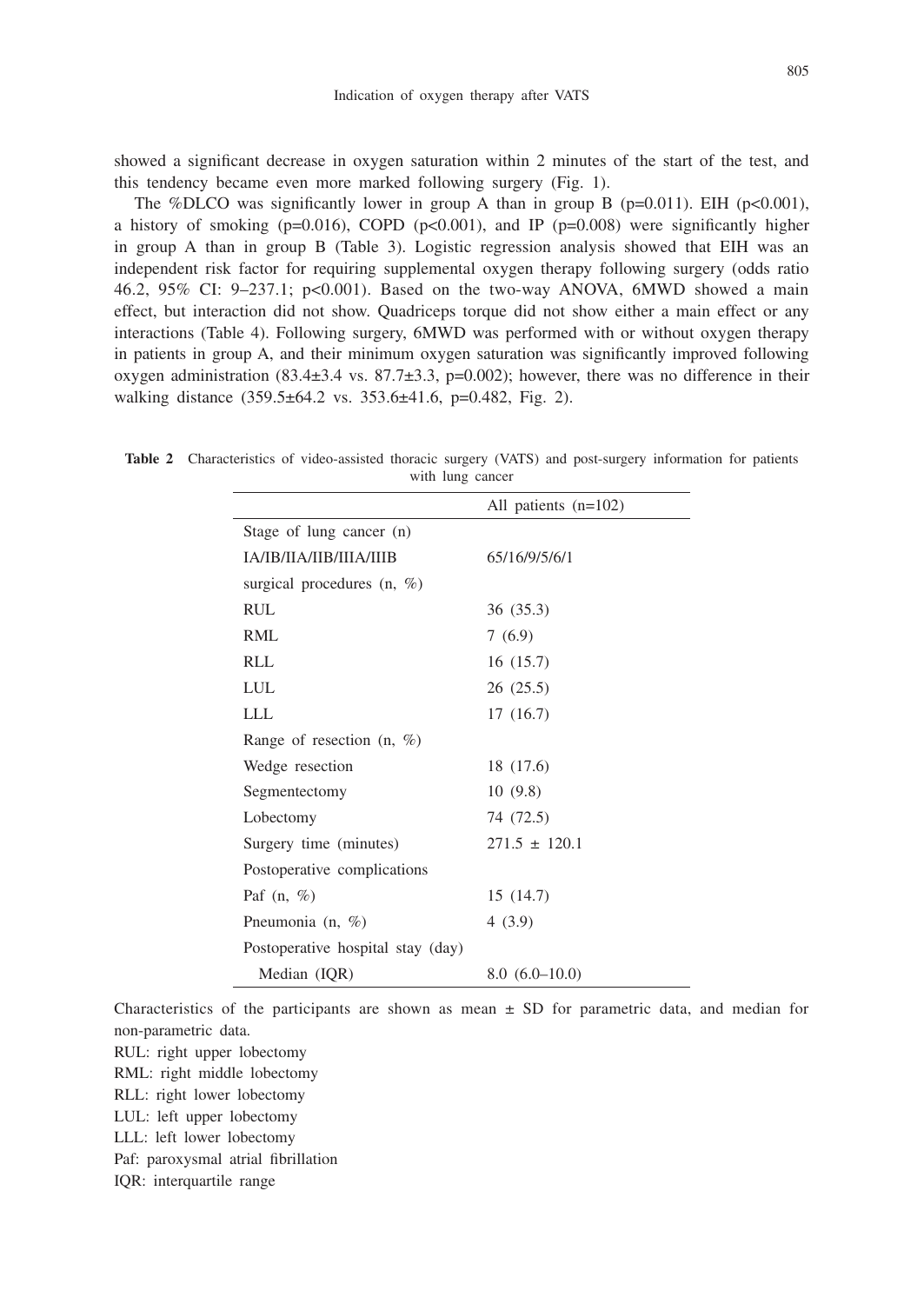

**Fig. 1** Changes in oxygen saturation during 6-minute walk distance in patients with or without supplemental oxygen therapy

The left vertical axis represents oxygen saturation (%) accordingly. The left figure; patients with supplemental oxygen therapy (group A, n=14). The right figure; patients without supplemental oxygen therapy (group B, n=88).

| Total $(n=102)$           | Group A $(n=14)$         | Group B $(n=88)$         | p Value |
|---------------------------|--------------------------|--------------------------|---------|
| Age (years)               | $74.0\pm4.6$ (73.5)      | $72.2 \pm 8.8$ (73.0)    | 0.367   |
| Height (cm)               | $164.0\pm5.8$ (162.9)    | $161.5\pm8.9$ (161.5)    | 0.583   |
| Weight (kg)               | $58.1 \pm 7.8$ (59.6)    | $59.0 \pm 10.7$ (65.8)   | 0.512   |
| $\%$ VC $(\%)$            | $107.0 \pm 13.4$ (105.0) | $98.3 \pm 15.1$ (98.6)   | 0.054   |
| %FEV1 $(\%)$              | $87.4 \pm 18.9$ (91.0)   | $88.2 \pm 19.9$ (91.3)   | 0.931   |
| FEV1/FVC $(\% )$          | $65.1 \pm 12.9$ (66.4)   | $71.4 \pm 11.8$ (73.6)   | 0.172   |
| $% DLCO$ $%$              | $63.5 \pm 26.1$ (58.5)   | $100.6 \pm 27.6$ (102.1) | 0.011   |
| RUL $(n, \%)$             | 4(28.6)                  | 32(36.4)                 |         |
| RML $(n, \%)$             | 0(0)                     | 7(8.0)                   |         |
| RLL $(n, \%)$             | 4(28.6)                  | 13(14.8)                 | 0.466   |
| LUL $(n, \%)$             | 3(21.4)                  | 23(26.1)                 |         |
| LLL $(n, \%)$             | 3(21.4)                  | 13(14.8)                 |         |
| Wedge resection $(n, \%)$ | 2(14.3)                  | 16(18.2)                 |         |
| Segmentectomy $(n, \%)$   | 2(14.3)                  | 8(9.1)                   | 0.908   |
| Lobectomy $(n, \%)$       | 10(71.4)                 | 64 (72.7)                |         |
| EIH $(n, \%)$             | 8(57.1)                  | 4 $(4.5)$                | < 0.001 |
| $6MWD$ (m)                | $441.7 \pm 77.7$ (445.0) | $466.8 \pm 81.4$ (470.0) | 0.123   |
| Quadriceps torque (Nm)    | $98.6 \pm 28.2$ (100.5)  | $94.3 \pm 35.0$ (90.0)   | 0.673   |
| Grip strength (kg)        | $29.2 \pm 6.3$ (31.2)    | $29.4 \pm 7.7$ (29.6)    | 0.501   |

**Table 3** Comparison of preoperative characteristics in patients with or without supplemental oxygen therapy

Ļ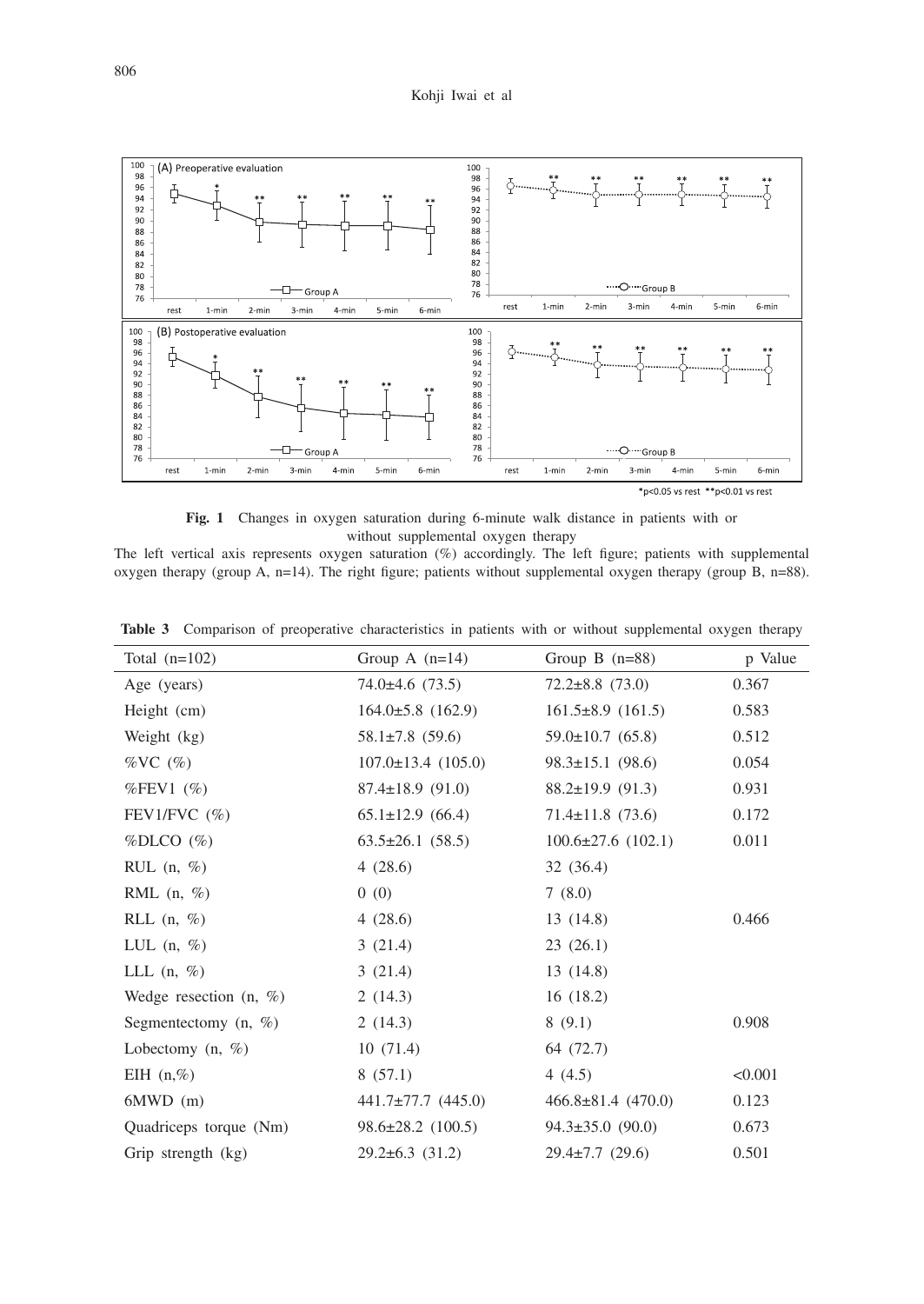| TUG (second)                 | $7.5 \pm 2.1$ (7.7) | $8.0\pm2.1$ (6.7) | 0.721   |
|------------------------------|---------------------|-------------------|---------|
| History of smoking $(n, \%)$ | 14 (100)            | 61(69.3)          | 0.016   |
| Diabetes $(n, \%)$           | 4(28.6)             | 26(29.5)          | 0.941   |
| Hypertension $(n, \%)$       | 5(35.7)             | 40(45.5)          | 0.447   |
| COPD $(n, \%)$               | 9(64.3)             | 7(8.0)            | < 0.001 |
| IP $(n, \%)$                 | 3(21.4)             | 3(3.4)            | 0.008   |

Characteristics of participants are shown as mean  $\pm$  SD and median. FVC: forced vital capacity VC: vital capacity

FEV: forced expiratory volume DLCO: diffusing capacity for carbon monoxide RUL: right upper lobectomy RML: right middle lobectomy RLL: right lower lobectomy LUL: left upper lobectomy LLL: left lower lobectomy EIH: exercise-induced hypoxemia 6MWD: 6-minutes walk distance TUG: timed up and go test COPD: chronic obstructive pulmonary disease IP: interstitial pneumonia

| Group                            | Group A $(n=14)$   |                     | Group B $(n=88)$    |                     | Main effect         |                    | Interaction                           |
|----------------------------------|--------------------|---------------------|---------------------|---------------------|---------------------|--------------------|---------------------------------------|
| period                           | before<br>surgery  | after<br>surgery    | before<br>surgery   | after<br>surgery    | Period<br>(p value) | Group<br>(p value) | Period $\times$<br>group<br>(p value) |
| $6MWD$ (m)                       | 441.7 $\pm$<br>777 | $359.5 \pm$<br>64.2 | $466.8 \pm$<br>81.4 | 421.9 $\pm$<br>76.1 | p<0.001             | 0.006              | 0.241                                 |
| Quadriceps<br>torque $(Nm)$ 28.2 | 98.6 $\pm$         | $98.3 \pm$<br>28.5  | 94.3 $\pm$<br>35.0  | 91.1 $\pm$<br>35.6  | 0.802               | 0.414              | 0.841                                 |

**Table 4** Results of two-way analysis of variance

Group A: patients with supplemental oxygen therapy (n=14).

Group B: patients without supplemental oxygen therapy (n=88).

6MWD: 6-minutes walk distance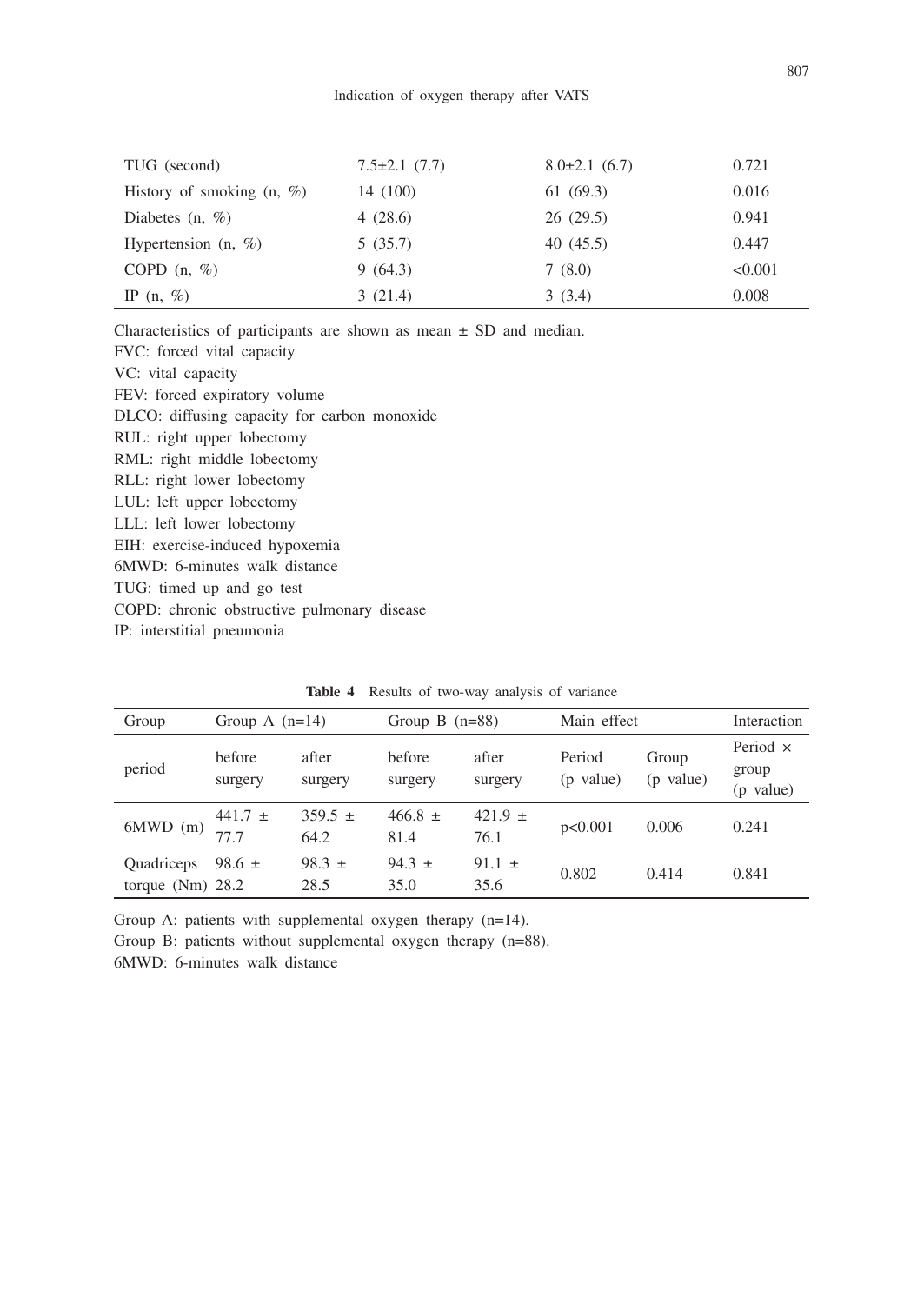

**Fig. 2** Minimum oxygen saturation and walk distance during 6-minute walk distance after surgery in patients with supplemental oxygen therapy

**Fig. 2A:** Minimum oxygen saturation **Fig. 2B:** Walk distance (Group A, n=14)

### DISCUSSION

In our study, supplemental oxygen therapy at discharge was introduced in 14 out of 102 patients (group A,  $13.7\%$ ). Nicastri et al<sup>14</sup> suggested an oxygen therapy induction rate of 15.3%, which is supported by the results of the present study. The comorbidity rates of history of smoking, COPD, and IP were significantly higher, and %DLCO was significantly lower, in patients in group A. In addition, the EIH expression rate during the 6MWD prior to surgery was significantly higher in patients in group A. In other words, in patients with poor pulmonary function who experience hypoxemia during exertion prior to undergoing surgery, their lung function and oxygenation capacity are further reduced by resection of their lungs, and it is assumed that there is no choice but to introduce supplemental oxygen therapy. It should be noted that when EIH was observed in patients prior to surgery, the introduction of supplemental oxygen therapy was 46.2-times higher following surgery. A characteristic of oxygen saturation observed during the 6MWD prior to surgery was that oxygen saturation tended to significantly decrease in the first 2 minutes. Following surgery, the tendency of oxygen saturation to decrease became worse still. Ueda et al<sup>15</sup> demonstrated the importance of preoperative evaluation of hypoxemia in predicting early postoperative prognosis, and their findings are supported by the present study.

As Irie et al suggested, $12$  the evaluation of quadriceps torque and 6MWD before and after lobectomy is important, so we also measured these values in our study. The results of the twoway ANOVA with two factors showed no major effects or interactions for quadriceps torque, but 6MWD had a major effect, although no interactions were observed. Surgical invasion and reduced lung function due to resected lungs are thought to be the cause of reduced exercise capacity. In a previous report<sup>16</sup> it was suggested that exercise capacity improves more rapidly following VATS, and the reduction rate was just 10% in patients in group B in this study. This suggests that pulmonary rehabilitation contributes to the prevention of low exercise capacity. Although no interactions were observed, the reduction rate was about 19% in patients in group A; it is speculated that it was more difficult to recover postoperative exercise capacity in patients who received supplemental oxygen therapy. At the very least, it is clear that the exacerbation of postoperative hypoxemia is involved.

Following surgery, 6MWD was performed without oxygen inhalation. The next day, 6MWD was performed again using a quantity of oxygen as determined by the doctor for patients in group A, and a comparison was made between the walking distance and the minimum oxygen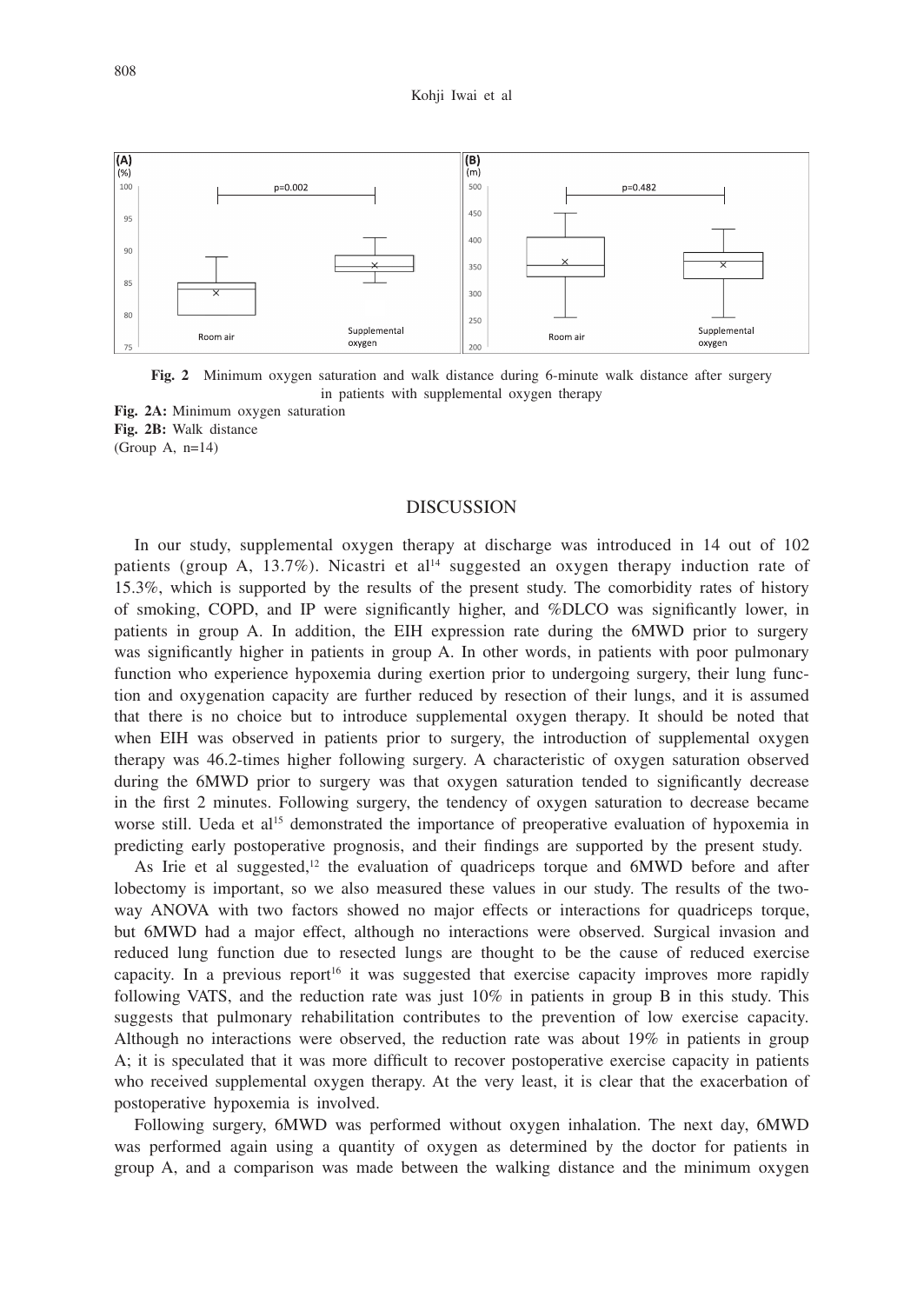saturation. As a result, the minimum oxygen saturation was seen to be significantly improved, but there was no significant difference in walking distance. Walking distance and pulmonary function during  $6MWD$  were strictly related,<sup>17</sup> and oxygen therapy is considered not to supplement poor lung function. For that reason, there was no significant difference in walking distance. However, oxygen therapy is known to be a technique for supplementing oxygen deficiency, and the improvement in the minimum oxygen saturation showed that it obtained the desired effect. Therefore, when hypoxemia is exacerbated after surgery, supplemental oxygen therapy to supplement oxygen deficiency should be actively introduced. In addition, estimating the predicted lung function commensurate with the extent of lung resection is helpful in predicting postoperative oxygen therapy.8 As in the present study, preoperative evaluation to predict postoperative hypoxemia could complement the prediction of postoperative oxygen therapy.

There are some limitations associated with the present study. First, it was performed at a single center, many cases were excluded, and open thoracotomy cases were not included. Second, differences such as complication rates and length of hospital stay were not examined. Additionally, the oxygen partial pressure in arterial blood could not be measured following the introduction of supplemental oxygen therapy. The oxygen partial pressure could be estimated from the oxygen saturation level, but the evaluation of arterial blood oxygen partial pressure could be more accurate when determining whether to introduce supplemental oxygen therapy. Third, follow-up studies were not conducted with patients in whom supplemental oxygen therapy was introduced at the time of discharge but later withdrew from supplemental oxygen therapy.

## **CONCLUSION**

The present study evaluated factors that could be predictive of the need for induction of oxygen therapy and compared physical functions before and after surgery. EIH prior to surgery was an independent risk factor for the need to introduce oxygen therapy following surgery. Furthermore, when 6MWD was performed using oxygen inhalation, the minimum oxygen saturation was significantly improved. Therefore, when hypoxemia is exacerbated after surgery, oxygen therapy should be introduced. Our results demonstrate that preoperative evaluation of patients prior to them undergoing VATS is important and could complement the prediction of postoperative need for oxygen therapy.

## CONFLICT OF INTEREST

None of the authors have any conflicts of interest to disclose.

# REFERENCES

- 1 de Boer AG, Taskila T, Ojajärvi A, van Dijk FJ, Verbeek JH. Cancer survivors and unemployment: a meta-analysis and meta-regression. *JAMA*. 2009;301(7):753–762. doi:10.1001/jama.2009.187.
- 2 Chen-Yoshikawa TF, Fukui T, Nakamura S, et al. Current trends in thoracic surgery. *Nagoya J Med Sci*. 2020;82(2):161–174. doi:10.18999/nagjms.82.2.161.
- 3 Yamashita S, Goto T, Mori T, et al. Video-assisted thoracic surgery for lung cancer: republication of a systematic review and a proposal by the guidelines committee of the Japanese Association for Chest Surgery 2014. *Gen Thorac Cardiovasc Surg*. 2014;62(12):701–705. doi:10.1007/s11748-014-0467-x.
- 4 Burt BM, Kosinski AS, Shrager JB, Onaitis MW, Weigel T. Thoracoscopic lobectomy is associated with acceptable morbidity and mortality in patients with predicted postoperative forced expiratory volume in 1